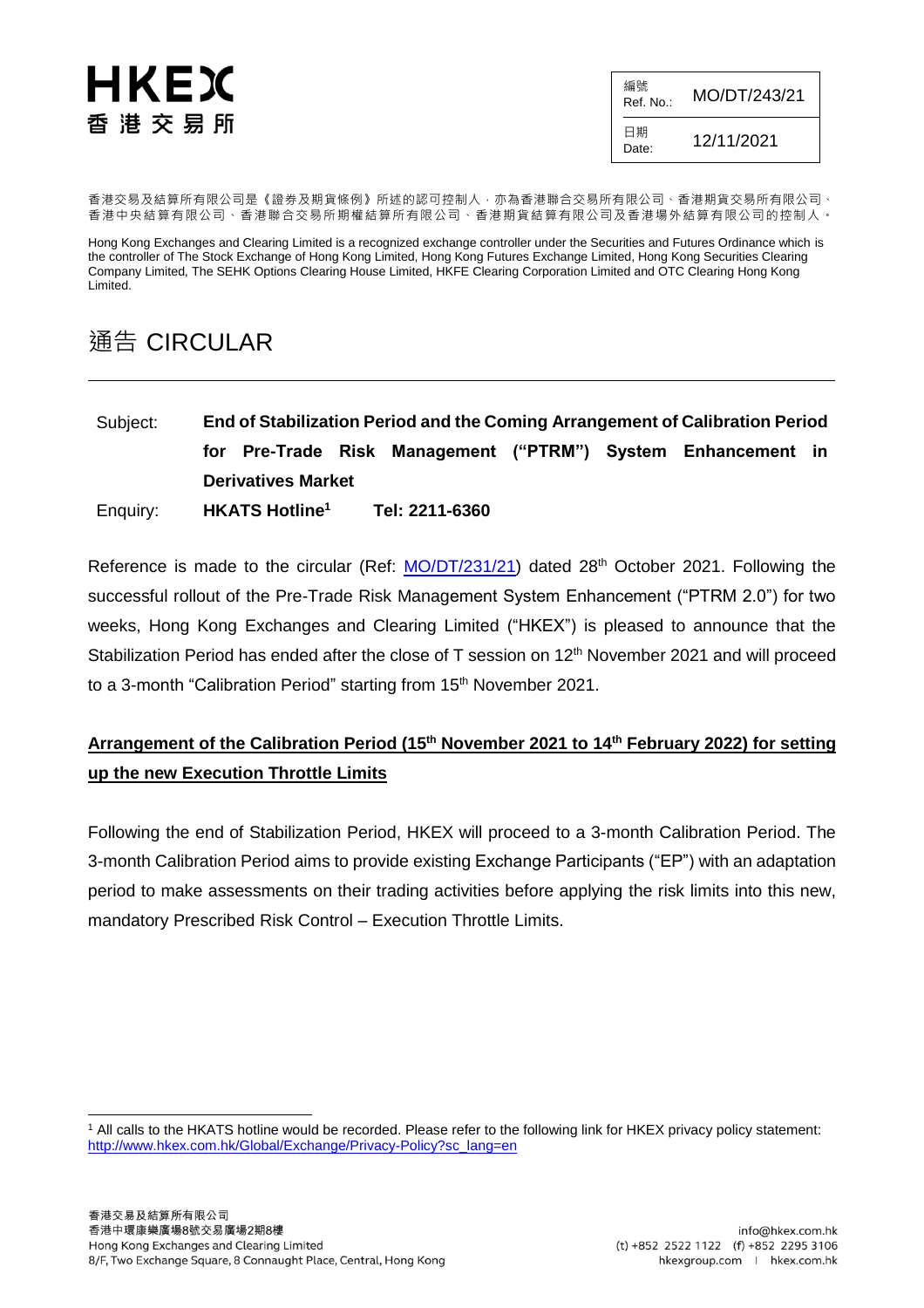Time Table for setting up Execution Throttle Limits:

| Date                       | Event                            |           | Description                                     |  |  |
|----------------------------|----------------------------------|-----------|-------------------------------------------------|--|--|
| 15th November 2021         | <b>Start of Calibration</b>      |           | EPs shall save change a suitable                |  |  |
|                            | Period                           |           | "Execution Throttle Period" as soon as          |  |  |
|                            |                                  |           | the<br>user-defined<br>possible<br>for          |  |  |
|                            |                                  |           | observation period (from 300 to 600             |  |  |
|                            |                                  |           | utilizations<br>οf<br>the<br>seconds)<br>in.    |  |  |
|                            |                                  |           | Execution Throttle Limits during the            |  |  |
|                            |                                  |           | Calibration Period. Please refer to             |  |  |
|                            |                                  |           | Appendix I for the detailed procedures          |  |  |
| 15th November 2021 to 14th | <b>Calibration Period</b>        | $\bullet$ | shall collect the maximum<br>EPs                |  |  |
| February 2022              |                                  |           | utilizations for the Execution Throttle         |  |  |
|                            |                                  |           | Limits on a daily basis and use the             |  |  |
|                            |                                  |           | data as a reference for the risk limit          |  |  |
|                            |                                  |           | settings. Please refer to Appendix II for       |  |  |
|                            |                                  |           | the detailed procedures                         |  |  |
| 14th February 2022         | <b>End of Calibration Period</b> | $\bullet$ | EPs shall submit their proposed                 |  |  |
|                            | - Submission of                  |           | Execution Throttle Limits per Pre               |  |  |
|                            | <b>Proposed Execution</b>        |           | Trade Limit Groups ("PTLG") by                  |  |  |
|                            | Throttle Limits to HKEX          |           | completing the form - "Notification of          |  |  |
|                            |                                  |           | Applying Execution Throttle Limits              |  |  |
|                            |                                  |           | Calibration<br>Period"<br>the<br>after<br>in.   |  |  |
|                            |                                  |           | <b>Appendix</b><br>Ш<br>and<br>send<br>it<br>to |  |  |
|                            |                                  |           | PTRM_limits@hkex.com.hk after their             |  |  |
|                            |                                  |           | internal<br>reviews<br>and<br>approval          |  |  |
|                            |                                  |           | processes                                       |  |  |
|                            |                                  |           | EPs shall input for the first time their        |  |  |
|                            |                                  |           | proposed Execution Throttle Limits              |  |  |
|                            |                                  |           | only after they have obtained the               |  |  |
|                            |                                  |           | acknowledgement from HKEX                       |  |  |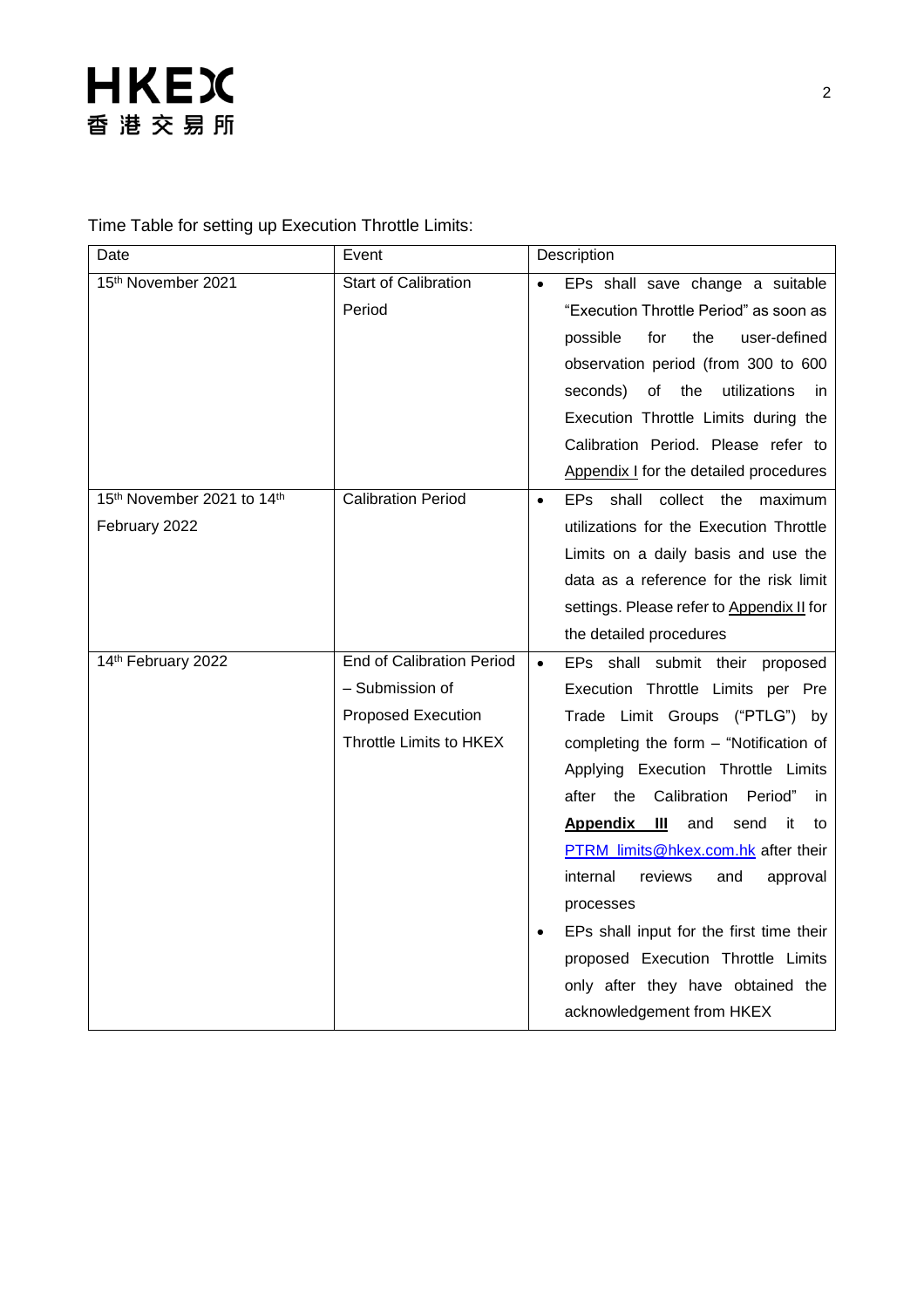

All newly created PTLGs by either new or existing EPs after the rollout of PTRM 2.0 on 1<sup>st</sup> November 2021 shall be notified to HKEX by submitting Form RN – Notification of Applying HKATS Risk Functions Risk Limits for New PTLG in Appendix IV before being set their risk limits for the first time.

PTRM risk limits and settings will be reviewed by HKEX on a regular basis.

#### **HKATS Risk Functions User's Guide (Updated on 1 st November 2021)**

EPs are highly advised to familiarize themselves with all PTRM Prescribed Risk Controls by referring to the updated HKATS Risk Functions User's Guide:

[https://www.hkex.com.hk/-/media/HKEX-](https://www.hkex.com.hk/-/media/HKEX-Market/Services/Trading/Derivatives/Infrastructure/HKATS/HKATS_Risk_Functions__2_User_Guide.pdf?la=en)[Market/Services/Trading/Derivatives/Infrastructure/HKATS/HKATS\\_Risk\\_Functions\\_\\_2\\_User\\_Gui](https://www.hkex.com.hk/-/media/HKEX-Market/Services/Trading/Derivatives/Infrastructure/HKATS/HKATS_Risk_Functions__2_User_Guide.pdf?la=en) [de.pdf?la=en](https://www.hkex.com.hk/-/media/HKEX-Market/Services/Trading/Derivatives/Infrastructure/HKATS/HKATS_Risk_Functions__2_User_Guide.pdf?la=en)

For any enquiries, please contact HKATS Hotline at 2211 6360 or email to [hkatssupport@hkex.com.hk.](mailto:hkatssupport@hkex.com.hk)

Sanly Ho Co-Head Trading Department Operations Division

*This circular has been issued in the English language with a separate Chinese language translation. If there is any conflict in the circulars between the meaning of Chinese words or terms in the Chinese language version and English words in the English language version, the meaning of the English words shall prevail.*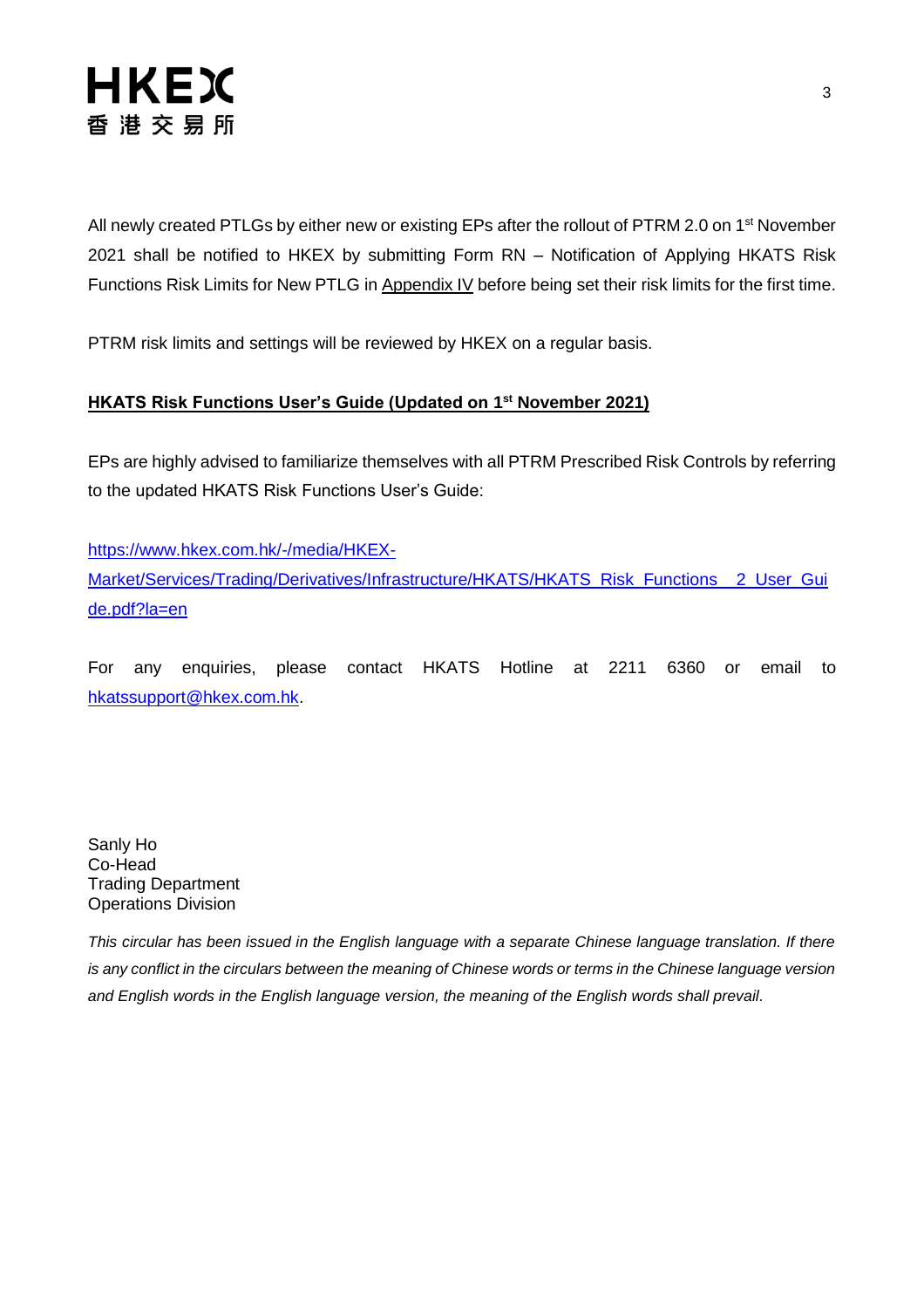### **Appendix I**

### **Procedures for modifying Execution Throttle Period at PTRM GUI**

Step 1: Login to PTRM GUI

- Step 2: Select a PTLG, then choose "Execution Throttle Check" tab
- Step 3: Change the Execution Throttle Period into the desired observation period between 300 - 600 seconds. (The default value is set at 600 seconds)
- Step 4: Click the "Save" button on the top right-hand corner

Please refer to Section 3.3.5 in HKATS Risk Functions User's Guide for details with screenshots of the procedures.

#### **Note to EPs:**

Participants can view their daily maximum utilization on each of the Prescribed Risk Controls in the PTRM Utilization Reports ("RX UTIL"). The maximum utilization of Execution Throttle Limits in the RX\_UTIL report reflects the maximum utilization usage of the previous business day within the userdefined Execution Throttle Period set up at Step 3 above.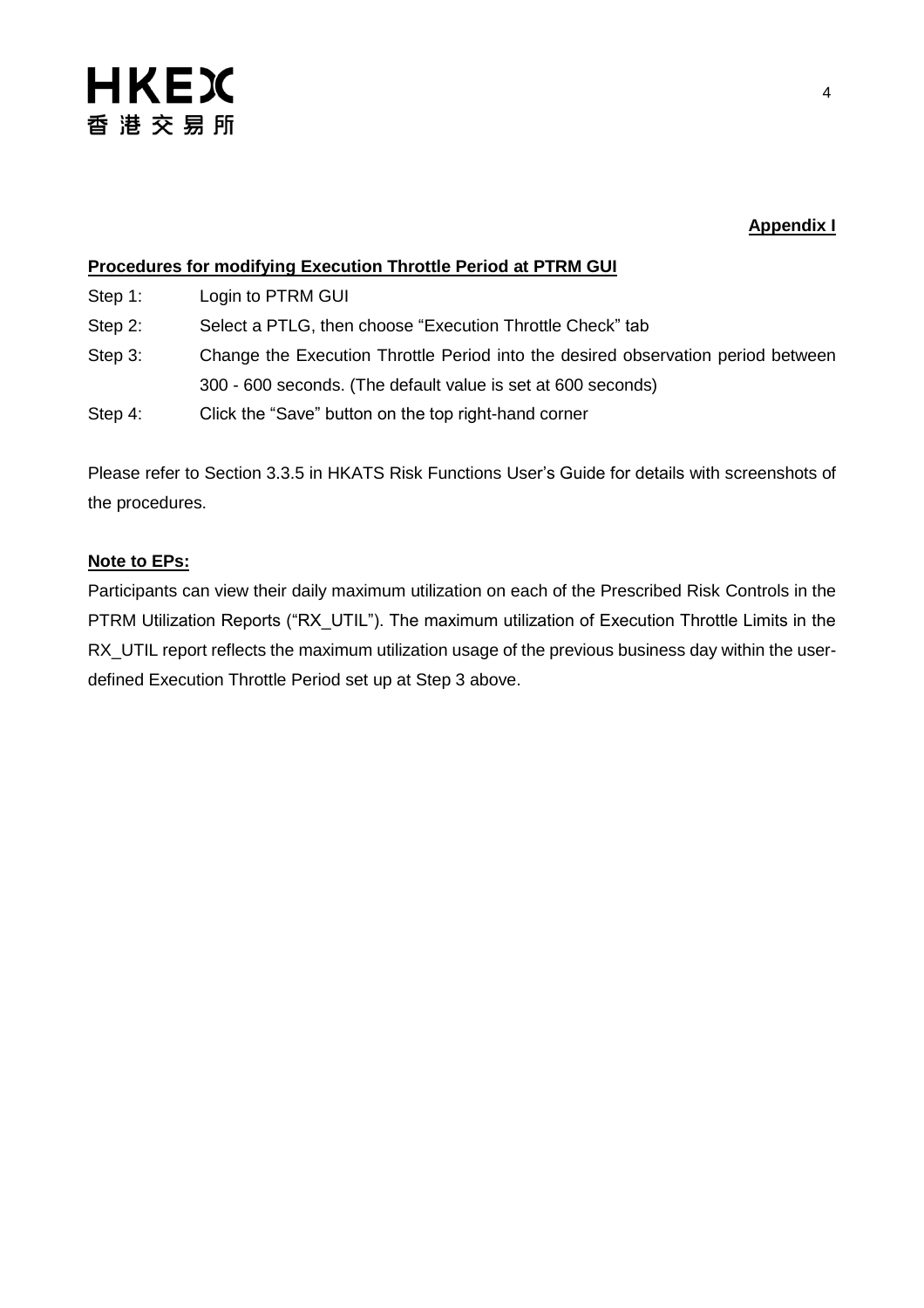## **Appendix II**

### **Checking Maximum Utilizations of Execution Throttle Limits in PTRM RX\_UTIL Report**

- 1. Access Report Retrieval Solution<sup>2</sup> to retrieve PTRM Utilization Report (Report ID: RX\_UTIL) of the previous business day
- 2. Search for the desired PTLG and the Execution Throttle Risk Counters:

| PTLG name in RX UTIL                   | Execution Throttle Risk Counters in RX UTIL |
|----------------------------------------|---------------------------------------------|
| HKCxxx_HKyyy_{Name of PTLG}            | GROSS_FUTURES_LONG_PER_TIME                 |
|                                        | GROSS_FUTURES_SHORT_PER_TIME                |
| Where Cxxx is the Clearing Participant | GROSS_OPTIONS_LONG_PER_TIME                 |
| Mnemonic and yyy is the Exchange       | GROSS OPTIONS SHORT PER TIME                |
| <b>Participant Mnemonic</b>            |                                             |

3. Record the maximum utilization of the risk counter at the next column

### Example:

20211109-

03:22:58.560,HKCxxx,HKyyy,HKCxxx\_HKyyy\_BASE,GROUP,GROSS\_OPTIONS\_LONG\_PER\_T IME,36840,0.2%,20211108-10:53:18.346

Where the maximum utilization of GROSS\_OPTIONS\_LONG\_PER\_TIME in this example is HKD 36,840 with the percentage usage at 0.2%.

For details and screenshots regarding the RX\_UTIL report, please refer to Page 36-38 in Training Session Materials<sup>3</sup> of PTRM 2.0.

l <sup>2</sup> For details about Report Retrieval Solution, please refer to DCASS User Guide

<sup>&</sup>lt;sup>3</sup> Training Session Materials: [https://www.hkex.com.hk/-/media/HKEX-](https://www.hkex.com.hk/-/media/HKEX-Market/Services/Trading/Derivatives/Trading-Mechanism/Pre-Trade-Risk-Management-(PTRM)-System-in-Derivatives-Markets/Training-Session-Materials.pdf?la=en)

[Market/Services/Trading/Derivatives/Trading-Mechanism/Pre-Trade-Risk-Management-\(PTRM\)-System-in-](https://www.hkex.com.hk/-/media/HKEX-Market/Services/Trading/Derivatives/Trading-Mechanism/Pre-Trade-Risk-Management-(PTRM)-System-in-Derivatives-Markets/Training-Session-Materials.pdf?la=en)[Derivatives-Markets/Training-Session-Materials.pdf?la=en](https://www.hkex.com.hk/-/media/HKEX-Market/Services/Trading/Derivatives/Trading-Mechanism/Pre-Trade-Risk-Management-(PTRM)-System-in-Derivatives-Markets/Training-Session-Materials.pdf?la=en)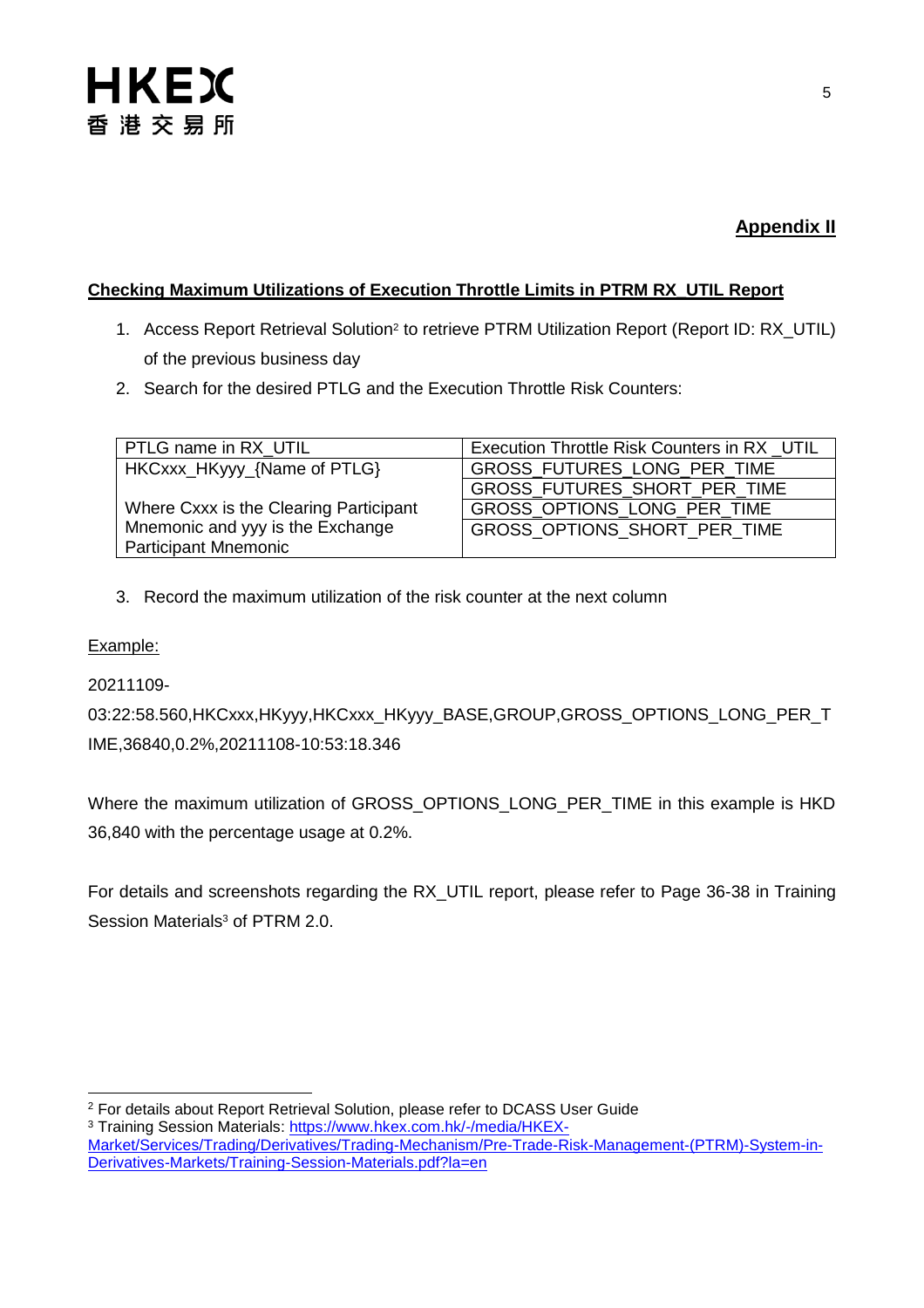

**Appendix III**

#### **HONG KONG FUTURES EXCHANGE LTD / THE STOCK EXCHANGE OF HONG KONG LTD (A wholly owned subsidiary of Hong Kong Exchanges and Clearing Ltd)**

HKATS Hotline : 22116360<br>Fmail : PTRM lim [PTRM\\_limits@hkex.com.hk](mailto:PTRM_limits@hkex.com.hk)

#### **Notification of Applying Execution Throttle Limits after Calibration Period**

#### **Particulars of Exchange Participant**

| Mnemonic           | <b>Participant Name</b>                |
|--------------------|----------------------------------------|
|                    |                                        |
| □ HKFE Participant | □ Options Trading Exchange Participant |

#### **Contact Person**

| Name     | Ter    |
|----------|--------|
| Position | E-mail |

Exchange Participants are required to set the Execution Throttle Limits through their HKATS Risk Functions Graphical User Interface ("PTRM GUI") after the end of Calibration Period. Their inputs shall be done with the Exchange on an appointment basis. Please indicate your risk limits below and send them back to the Exchange by email to **PTRM** limits@hkex.com.hk in order to obtain an appointment from the Exchange.

For operations details of PTRM GUI, please refer to the HKATS RISK FUNCTIONS USER'S GUIDE:

[https://www.hkex.com.hk/-/media/HKEX-](https://www.hkex.com.hk/-/media/HKEX-Market/Services/Trading/Derivatives/Infrastructure/HKATS/HKATS_Risk_Functions__2_User_Guide.pdf)[Market/Services/Trading/Derivatives/Infrastructure/HKATS/HKATS\\_Risk\\_Functions\\_\\_2\\_User\\_](https://www.hkex.com.hk/-/media/HKEX-Market/Services/Trading/Derivatives/Infrastructure/HKATS/HKATS_Risk_Functions__2_User_Guide.pdf) [Guide.pdf](https://www.hkex.com.hk/-/media/HKEX-Market/Services/Trading/Derivatives/Infrastructure/HKATS/HKATS_Risk_Functions__2_User_Guide.pdf)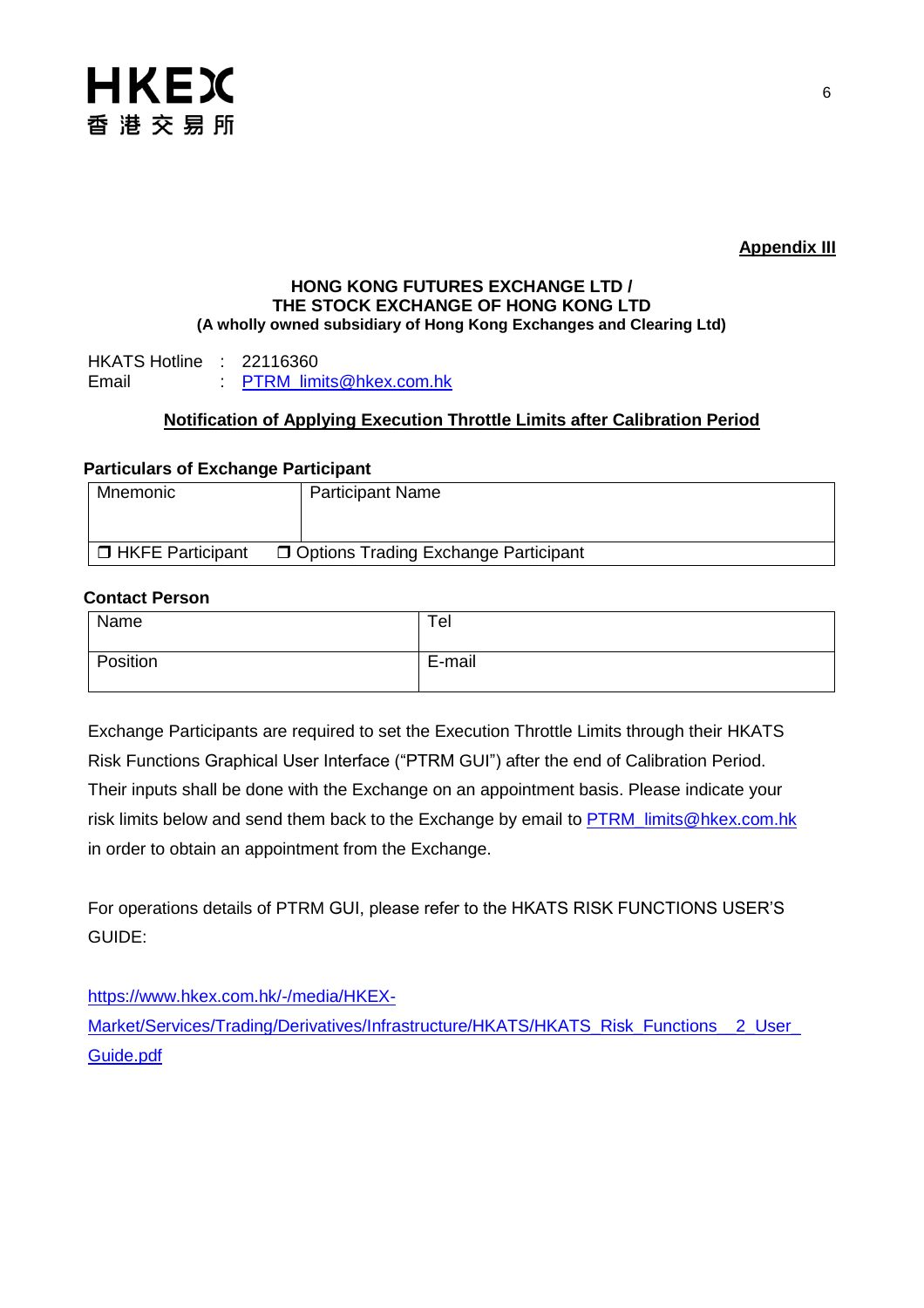| Mnemonic /         |  |
|--------------------|--|
| Participant Name & |  |
| Pre-Trade Limit    |  |
| Group              |  |

The following risk limits for Execution Throttle Limits will be input in HKATS Risk Functions:

| <b>Prescribed Risk</b>    | <b>Risk Limit</b>                      | <b>Proposed Value</b>                  |
|---------------------------|----------------------------------------|----------------------------------------|
| Control                   |                                        |                                        |
| <b>Execution Throttle</b> | Gross Futures Per Time Long/Short      |                                        |
| Limits                    | Exposure (HKD)                         |                                        |
| (Mandatory)               | Gross Options Per Time Long/Short      |                                        |
|                           | Exposure (HKD)                         |                                        |
|                           | Execution Throttle Per Time Notice (%) |                                        |
|                           | Execution Throttle Per Time Warn (%)   |                                        |
|                           | <b>Execution Throttle Period (Sec)</b> | (Should be modified if necessary at    |
|                           |                                        | the beginning of the Calibration       |
|                           |                                        | Period. Please refer to Appendix I for |
|                           |                                        | details)                               |

We confirm that the following reviews have been done before proceeding to apply Execution Throttle Limits to HKATS Risk Functions:

- 1) Assessments have been made to the trading activities;
- 2) Utilization Reports have been reviewed as a reference to determine the risk limits;
- 3) The risk limits have been reviewed and approved by the authorized person(s) who is/are responsible for the internal risk controls of the company;
- 4) Risk Limit Managers are familiarized with the operations of PTRM GUI; and
- 5) Customers have been informed about HKATS Risk Functions in derivatives market and the possible scenarios of order rejections and cancellations.

\_\_\_\_\_\_\_\_\_\_\_\_\_\_\_\_\_\_\_\_\_\_\_\_\_\_\_\_\_\_ \_\_\_\_\_\_\_\_\_\_\_\_\_\_\_\_\_\_\_\_ Signature of Responsible Officer **Date** 

\_\_\_\_\_\_\_\_\_\_\_\_\_\_\_\_\_\_\_\_\_\_\_\_\_\_\_\_\_\_

Name of Responsible Officer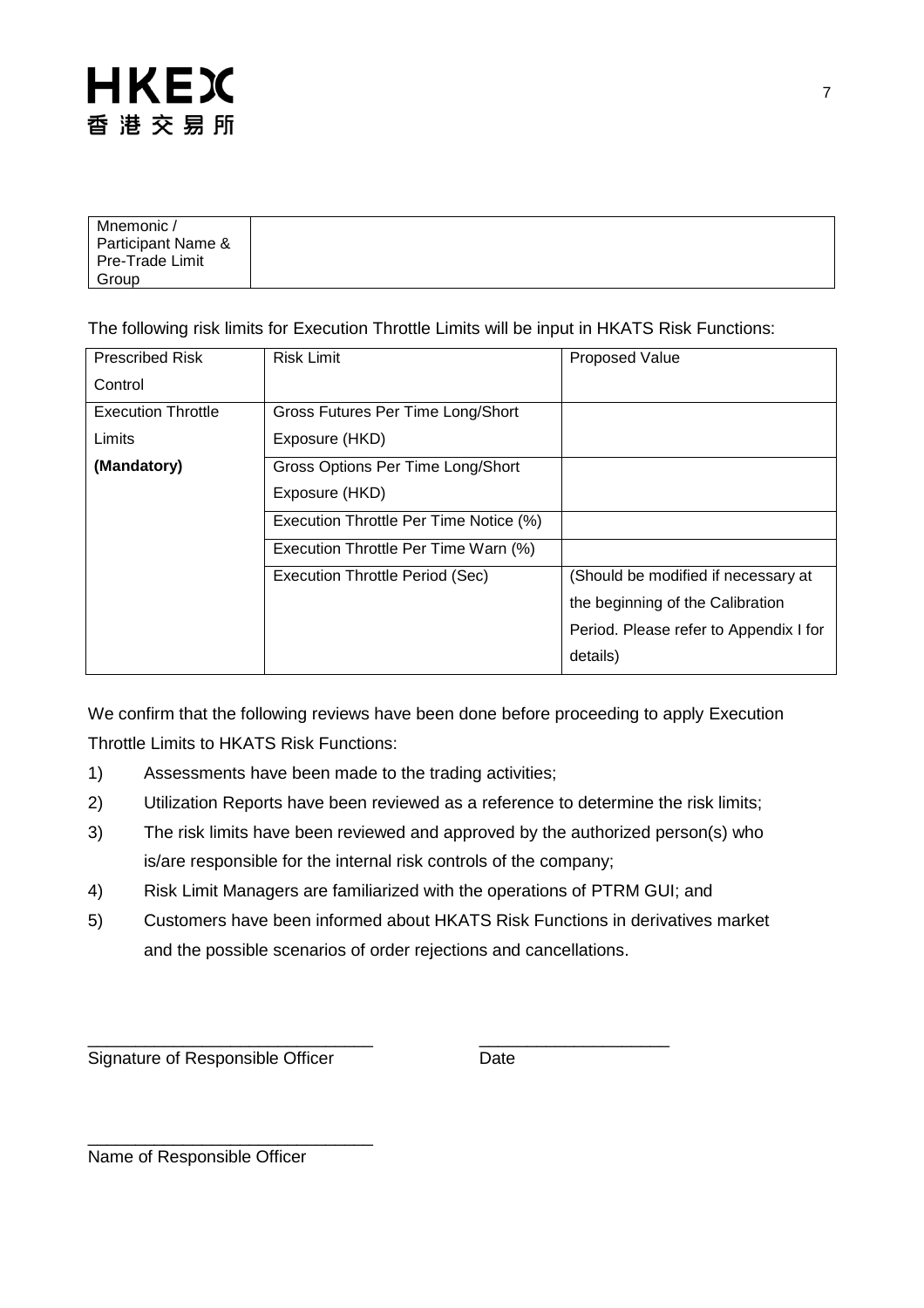

#### **Appendix IV**

Form RN

#### **HONG KONG FUTURES EXCHANGE LTD / THE STOCK EXCHANGE OF HONG KONG LTD (A wholly owned subsidiary of Hong Kong Exchanges and Clearing Ltd)**

HKATS Hotline : 22116360 Email : PTRM limits@hkex.com.hk

### **Notification of Applying HKATS Risk Functions Risk Limits for New PTLG**

#### **Particulars of Exchange Participant**

| Mnemonic           | <b>Participant Name</b>                |
|--------------------|----------------------------------------|
|                    |                                        |
| □ HKFE Participant | □ Options Trading Exchange Participant |

#### **Contact Person**

| Name     | Ter    |
|----------|--------|
| Position | E-mail |

New EPs are required to set PTRM risk limits through their HKATS Risk Functions Graphical User Interface ("PTRM GUI") within 6 months. General Clearing Participants ("GCP") are required to complete the pre-trade risk limit settings for an existing Non-Clearing Participants ("NCP") within 4 weeks from the effective day of the clearing agreement.

The input shall be done with the Exchange on an appointment basis. Please indicate your risk limits below and send them back to the Exchange by email in order to obtain an appointment from the Exchange.

For operations details of PTRM GUI, please refer to the HKATS RISK FUNCTIONS USER'S GUIDE:

[https://www.hkex.com.hk/-/media/HKEX-](https://www.hkex.com.hk/-/media/HKEX-Market/Services/Trading/Derivatives/Infrastructure/HKATS/HKATS_Risk_Functions__2_User_Guide.pdf)

Market/Services/Trading/Derivatives/Infrastructure/HKATS/HKATS\_Risk\_Functions\_\_2\_User [Guide.pdf](https://www.hkex.com.hk/-/media/HKEX-Market/Services/Trading/Derivatives/Infrastructure/HKATS/HKATS_Risk_Functions__2_User_Guide.pdf)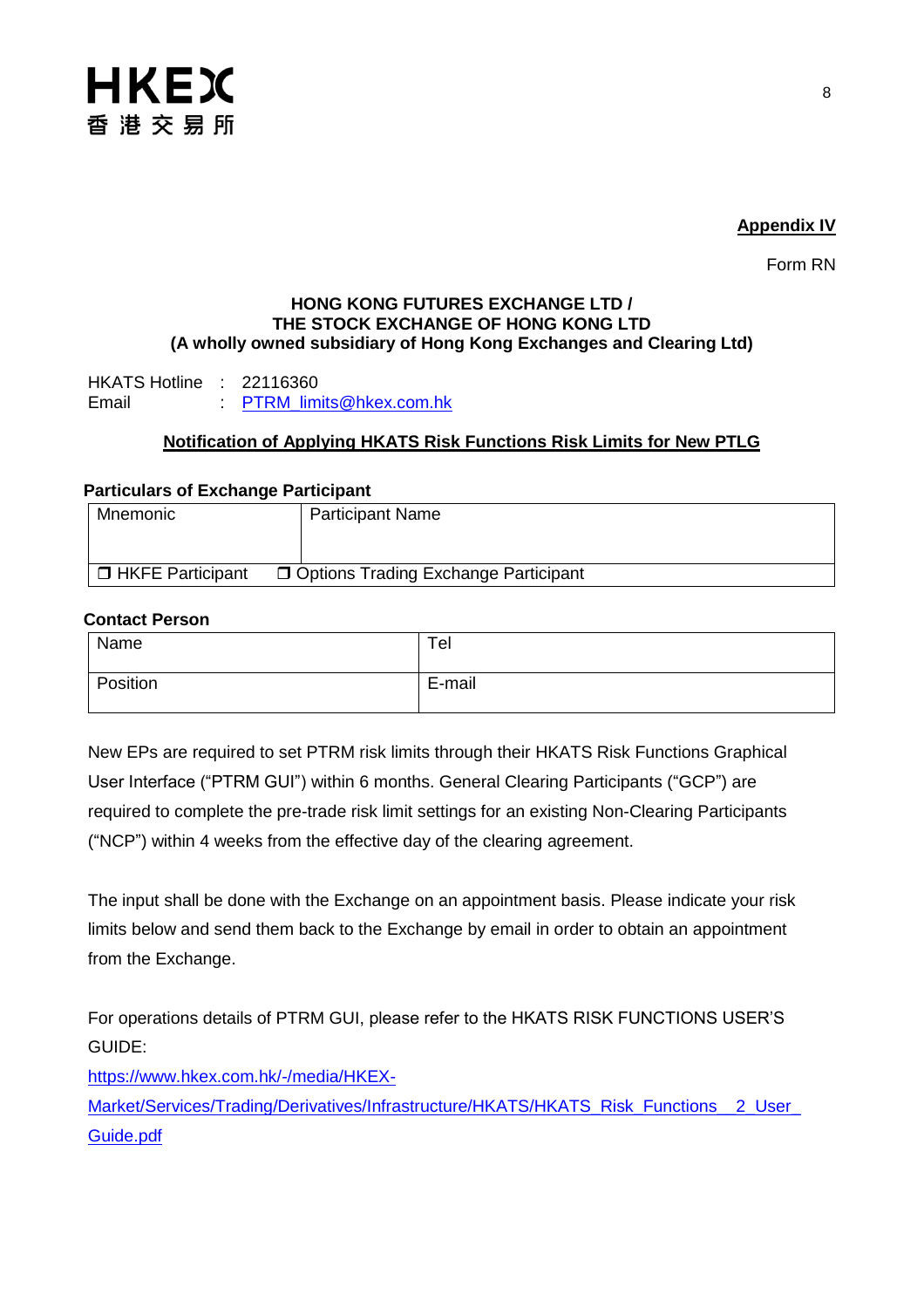| Mnemonic /<br>Participant Name<br>8 Pre-Trade Limit |  |
|-----------------------------------------------------|--|
| Group                                               |  |

The following risk limits will be input in HKATS Risk Functions:

| <b>Risk Limit Type</b>      | <b>Risk Limit</b>                                                                                                                                                                                                                            | Proposed Value                                        |
|-----------------------------|----------------------------------------------------------------------------------------------------------------------------------------------------------------------------------------------------------------------------------------------|-------------------------------------------------------|
| Maximum Order Rate          | Order Rate Limit                                                                                                                                                                                                                             |                                                       |
| Limit                       | Order Rate Period (Sec)                                                                                                                                                                                                                      |                                                       |
| Maximum Intraday            | Gross Futures Long/Short Exposure (HKD)                                                                                                                                                                                                      |                                                       |
| <b>Exposure Limits</b>      | Net Futures Long/Short Exposure (HKD)                                                                                                                                                                                                        |                                                       |
|                             | Gross Options Long/Short Exposure (HKD)                                                                                                                                                                                                      |                                                       |
|                             | Net Options Long/Short Exposure (HKD)                                                                                                                                                                                                        |                                                       |
|                             | Futures Order Coefficient (%)                                                                                                                                                                                                                |                                                       |
|                             | Options Order Coefficient (%)                                                                                                                                                                                                                |                                                       |
|                             | Intraday Exposure Notice (%)                                                                                                                                                                                                                 |                                                       |
|                             | Intraday Exposure Warn (%)                                                                                                                                                                                                                   |                                                       |
| <b>Execution Throttle</b>   | Gross Futures Per Time Long/Short Exposure (HKD)                                                                                                                                                                                             |                                                       |
| Limits                      | Gross Options Per Time Long/Short Exposure (HKD)                                                                                                                                                                                             |                                                       |
|                             | <b>Execution Throttle Period (Sec)</b>                                                                                                                                                                                                       |                                                       |
|                             | Execution Throttle Per Time Notice (%)                                                                                                                                                                                                       |                                                       |
|                             | Execution Throttle Per Time Warn (%)                                                                                                                                                                                                         |                                                       |
| Maximum Order               | Max Order Size                                                                                                                                                                                                                               |                                                       |
| <b>Size Limits</b>          |                                                                                                                                                                                                                                              |                                                       |
| Maximum Block               | Max Block Trade Size                                                                                                                                                                                                                         |                                                       |
| <b>Trade Size Limits</b>    |                                                                                                                                                                                                                                              |                                                       |
| Intraday Position<br>Limits | Open Buy<br>Open Sell<br><b>Traded Bought</b><br><b>Traded Sold</b><br><b>Total Buy</b><br><b>Total Sell</b><br><b>Total Net Buy</b><br><b>Total Net Sell</b><br><b>Block Trade Bought</b><br><b>Block Trade Sold</b><br>Pos Limits Notice % | To be provided by<br>EPs separately in<br>.csv format |
|                             | Pos Limits Warn %                                                                                                                                                                                                                            |                                                       |